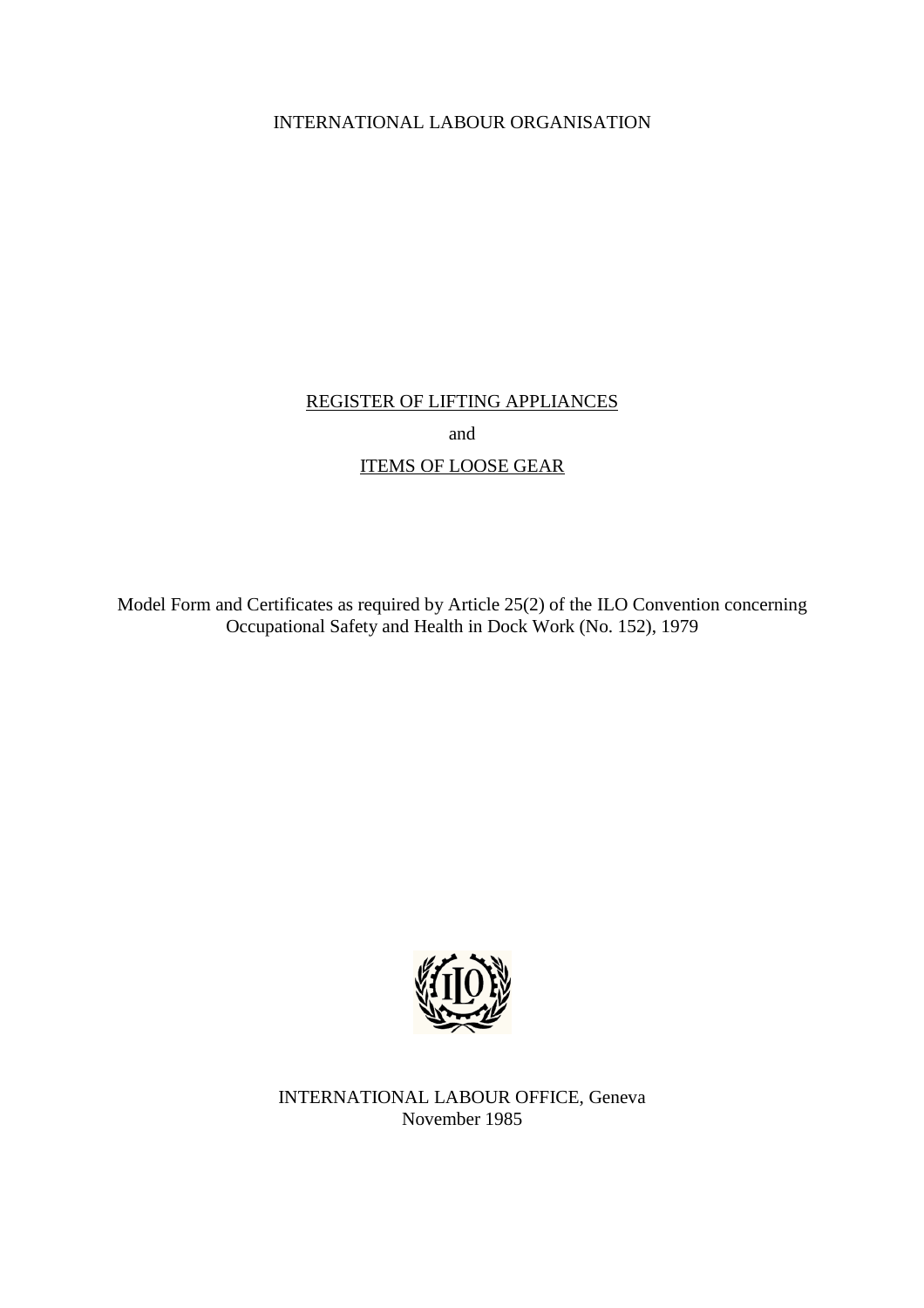#### Preface

 Article 25(2) of the Occupational Safety and Health (Dock Work) Convention, 1979 (No. 152), requires that "a register of the lifting appliances and items of loose gear shall be kept in a form prescribed by the competent authority, account being taken of the model recommended by the International Labour Office".

At its 231<sup>st</sup> Session (November 1985) the Governing Body of the International Labour Office took note of the information supplied by the Office about the preparation of the model referred to above and authorised the Director-General to inform member States that the Model Form of Register and Certificates required by Article 25(2) of Convention 152 are now available.

 The new Model Form of Register and Certificates can be used by the competent authority of a member State in prescribing the form provided for in Article 25(2). They replace those drawn up in application of the Protection against Accidents (Dockers) Convention (Revised), 1932 (No. 32), which were standardised and issued by the ILO in 1956.

 As in the case of the earlier model documents, they have been prepared in English only. It has been the general practice for the competent national authorities to issue their own Register taking account of the model recommended by the ILO and using the English text of the letter side by side with a translation into their own language.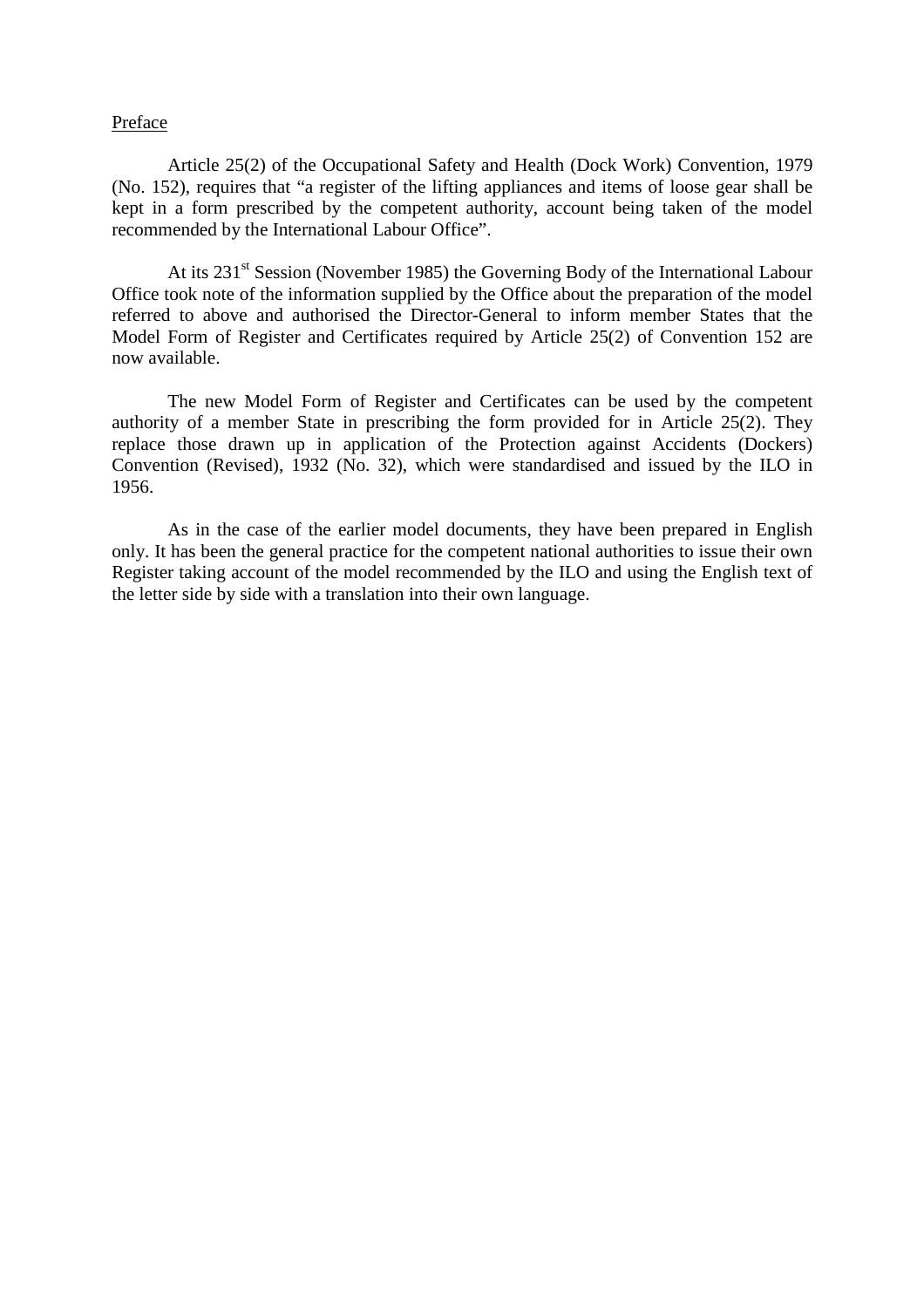#### Form No. 1

## Identity of National Authority or Competent Organisation

## REGISTER OF SHIPS' LIFTING APPLIANCES AND CARGO HANDLING GEAR

Name of Ship Official Number Call Sign Port of Registry

Name of Owner

Register Number

Date of Issue

Issued by

Signature and Stamp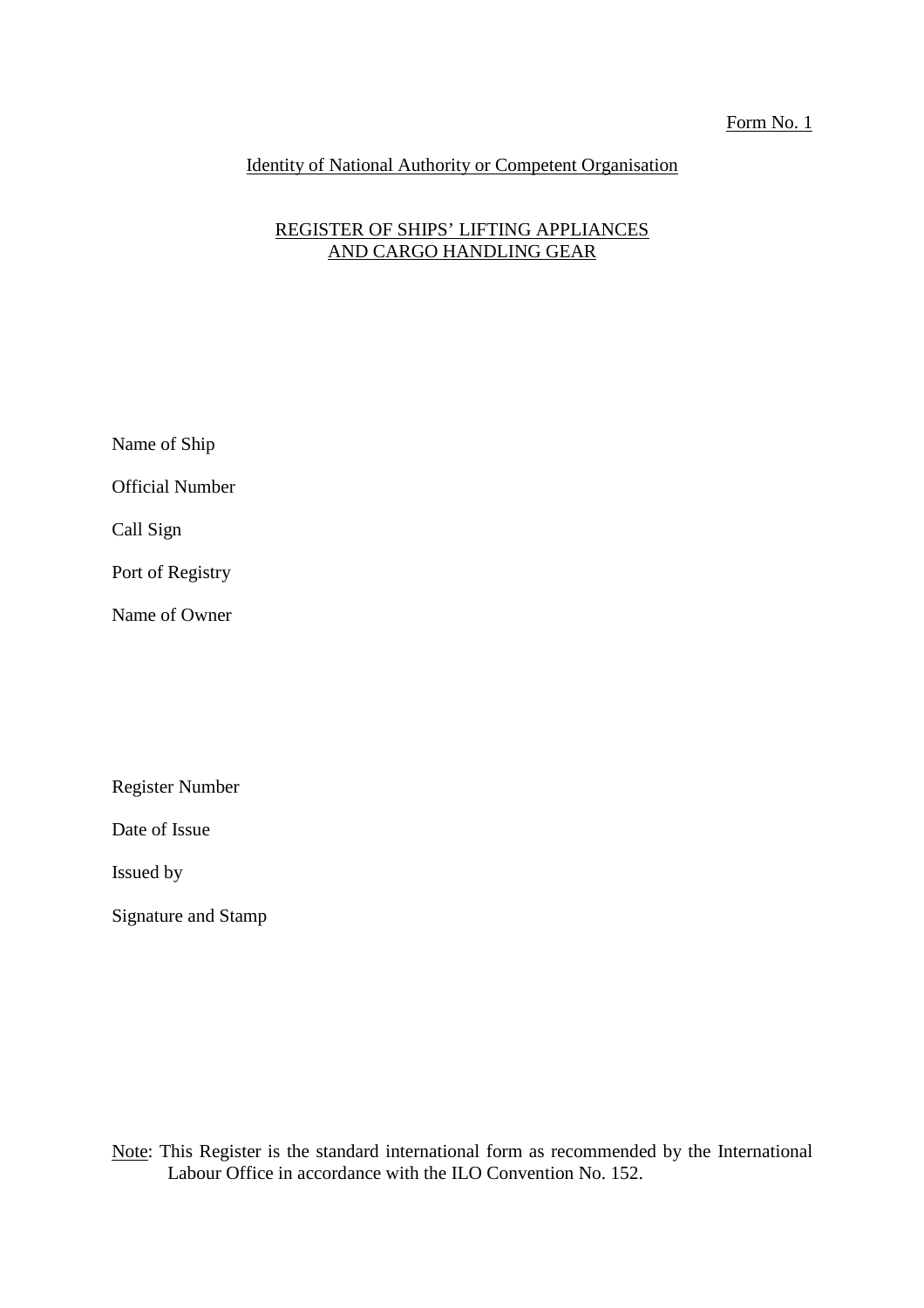#### General

 The tests, examinations and inspections indicated in this Register are based on the requirements of the ILO Convention No. 152 and Recommendation No. 160. They are intended to ensure that ships' lifting appliances are initially certified by a competent person and to establish periodically that they continue to be in safe working order to the satisfaction of a competent person acceptable to the competent authority.

 A Register of Lifting appliances and items of loose gear shall be kept in a form prescribed by the competent authority, account being taken of this model recommended by the International Labour Office. This Register and related Certificates shall be kept and be available to any person authorised by the competent authority. The Register and Certificates for gear currently aboard the ship shall be preserved for at least five years after the date of the last entry.

### Instructions

#### 1. Initial examination and certification

- 1.1 Every lifting appliance shall be **certified by a competent person** before being taken into use for the first time to ensure that it is of good design and construction and of adequate strength for the purpose of which it is intended.
- 1.2 Before being taken into use for the first time a **competent person** shall supervise and witness testing, and shall thoroughly examine every lifting appliance.
- 1.3 Every item of loose gear shall, before being taken into use for the first time be tested, thoroughly examined and certified by a **competent person** in accordance with national law or regulations.
- 1.4 Upon satisfactory completion of the procedures indicated above the **competent** person shall complete and issue the Register of Lifting Appliances and attach the appropriate Certificates. An entry shall be made in Part I of the Register.
- 1.5 A rigging plan showing the arrangement of lifting appliances shall be provided. In the case of derricks and derrick cranes the rigging plan should show at least the following information:
	- (a) the position of guys;
	- (b) the resultant force on blocks, guys, wire ropes and booms;
	- (c) the position of blocks;
	- (d) the identification mark of individual items;
	- (e) arrangements and working range of union purchase.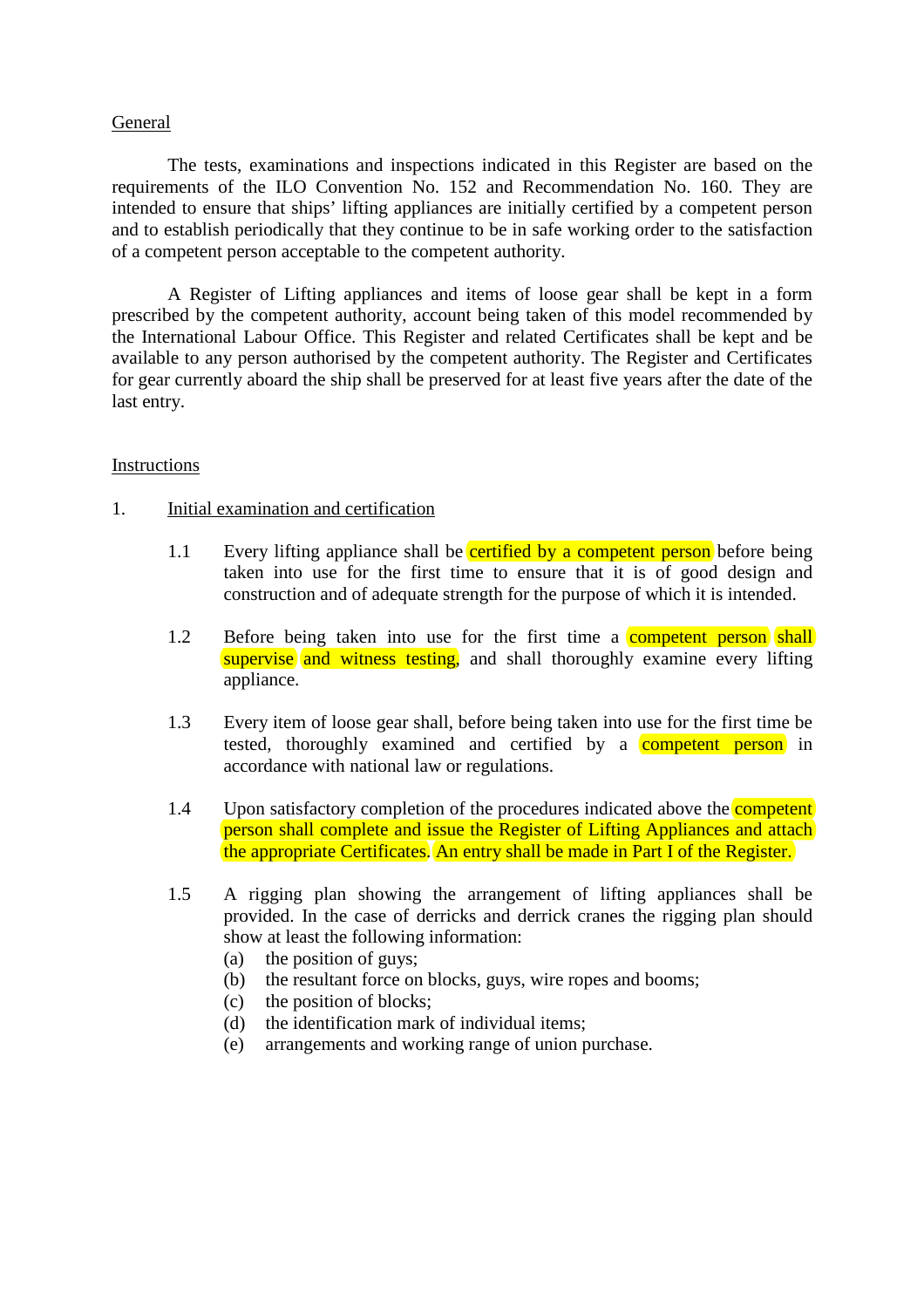### 2. Periodic examinations and re-testing

- 2.1 All lifting appliances and every item of loose gear shall be thoroughly examined by a competent person at least once in every 12 months. The particulars of these thorough examinations shall be entered in Part I of the Register.
- 2.2 Re-testing and thorough examination of all lifting appliances and every item of loose gear is to be carried out:
	- (a) after any substantial alteration or renewal, or after repair of any stressbearing part; and
	- (b) in the case of lifting appliances at least once in every five years.
- 2.3 The re-testing referred to in paragraph 2.2 (a) may be omitted provided the part which has been renewed or repaired is subjected by separate test, to the same stress as would have been imposed on to it if it had been tested in situ during testing of the lifting appliance.
- 2.4 The thorough examinations and tests referred to in paragraph 2.2 are to be entered in Part I of the Register.
- 2.5 No new item of loose gear shall be manufactured of wrought iron. Heat treatment of any existing wrought iron components should be carried out to the satisfaction of the competent person. No heat treatment should be applied to any item of loose gear unless the treatment is in accordance with the manufacturer's instruction; to the satisfaction of the competent person. Any heat treatment and the associated examination are to be recorded by the competent person in Part I of the Register.

### 3. Inspections

3.1 Regular visual inspections of every item of loose gear shall be carried out by a responsible person before use. A record of these regular inspections is to be entered in Part II of the Register, but entries need only be made when the inspection has indicated a defect in the item.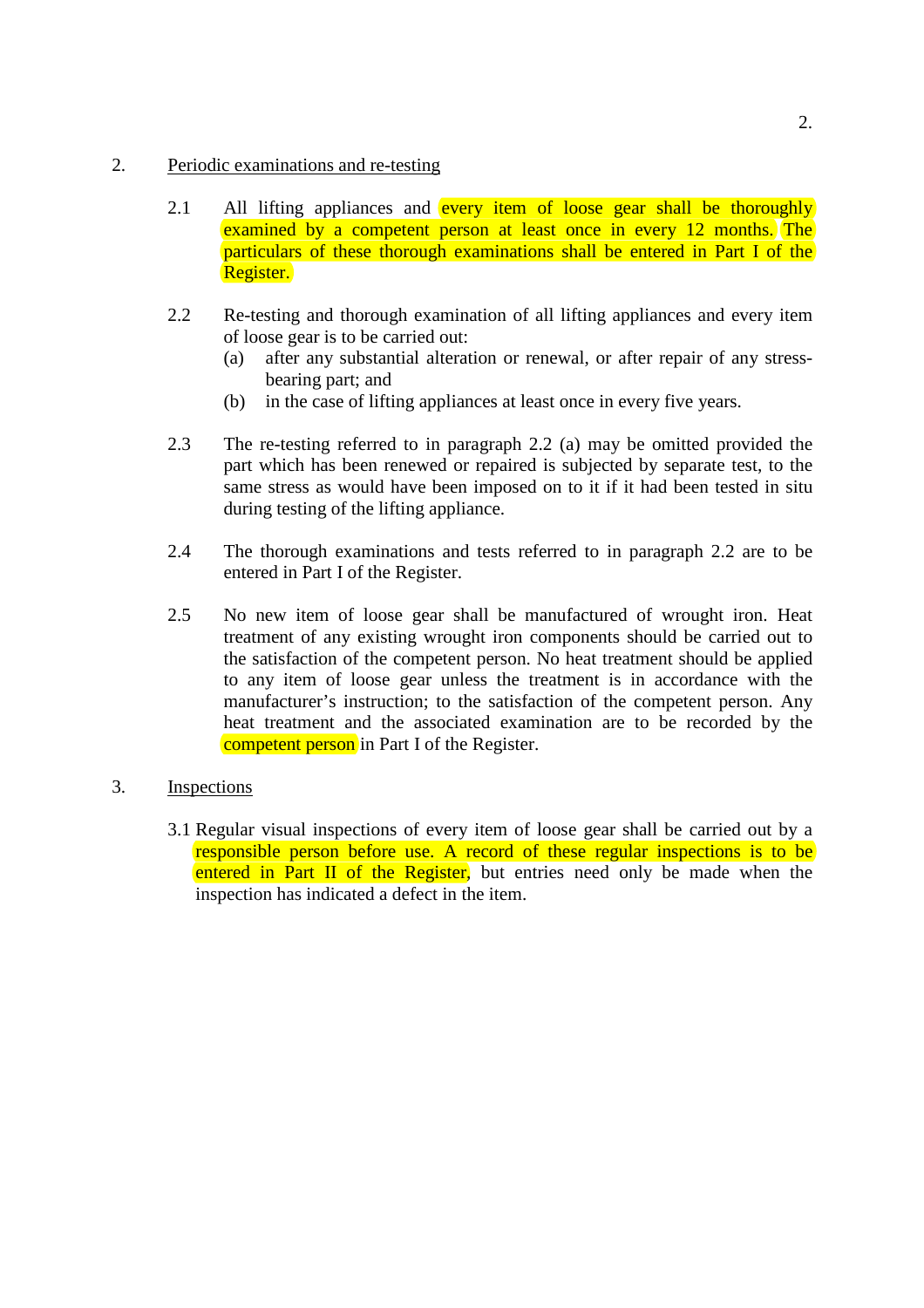#### 4. Certificates

4.1 The certification forms to be used in conjunction with this Register (Form No. 1) are as follows:

| Form No. 2      | - Certificate of test and thorough examination of lifting       |
|-----------------|-----------------------------------------------------------------|
|                 | appliances.                                                     |
| Form No. $2(U)$ | – Certificate of test and thorough examination of derricks used |
|                 | in union purchase.                                              |
| Form No. 3      | – Certificate of test and thorough examination of loose gear.   |
| Form No. 4      | - Certificate of test and thorough examination of wire rope.    |

#### Definitions

- (a) The term **"competent authority"** means a minister, government department or other authority empowered to issue regulations, orders or other instructions having the force of law.
- (b) The term "competent person" means a person possessing the knowledge and experience required for the performance of thorough examinations and tests of lifting appliances and loose gear and who is acceptable to the **competent authority**.
- (c) The term "responsible person" means a person appointed by the master of the ship or the owner of the gear to be responsible for the performance of inspections and has sufficient knowledge and experience to undertake such inspections.
- (d) The term "thorough examination" means a detailed visual examination by a competent person, supplemented if necessary by other suitable means or measures in order to arrive at a reliable conclusion as to the safety of the lifting appliance or item of loose gear examined.
- (e) The term "inspection" means a visual inspection carried out by a responsible person to decided whether, so far as can be ascertained in such manner, the loose gear or sling is safe for continued use.
- (f) The term "lifting appliance" covers all stationary or mobile cargo-handling appliances used on board ship for suspending, raising or lowering loads or moving them from one position to another while suspended or supported.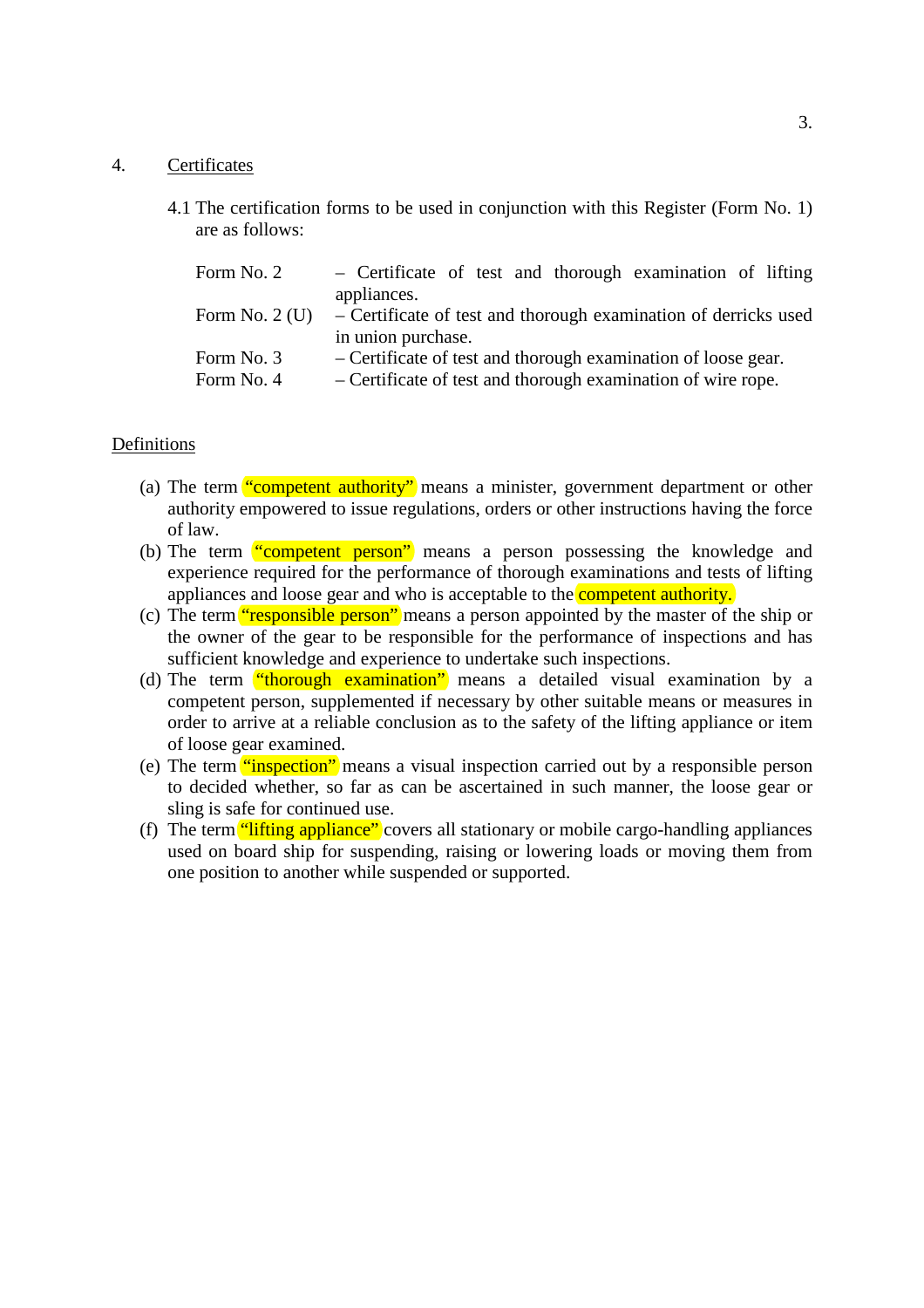| (1)<br>Situation and<br>description of<br>lifting<br>appliances and<br>loose gear (with<br>distinguishing<br>number or<br>marks, if any)<br>which have<br>been thoroughly<br>examined (see<br>Note $1)$ | (2)<br>Certificate Nos. | (3)<br>Examination<br>performed (see<br>Note $2)$ | (4)<br>I certify that on<br>the date to<br>which I have<br>appended my<br>signature, the<br>gear shown in<br>column $(1)$ was<br>thoroughly<br>examined and<br>no defects<br>affecting its<br>safe working<br>condition were<br>found other<br>than those<br>shown in<br>column $(5)$<br>(Date and<br>signature) | (5)<br>Remarks (To be<br>dated and<br>signed) |
|---------------------------------------------------------------------------------------------------------------------------------------------------------------------------------------------------------|-------------------------|---------------------------------------------------|------------------------------------------------------------------------------------------------------------------------------------------------------------------------------------------------------------------------------------------------------------------------------------------------------------------|-----------------------------------------------|
|                                                                                                                                                                                                         |                         |                                                   |                                                                                                                                                                                                                                                                                                                  |                                               |

PART I – Thorough examination of lifting appliances and loose gear

Note 1: If all the lifting appliances are thoroughly examined on the same date it will be sufficient to enter in column (1) "All lifting appliances and loose gear". If not, the parts which have been thoroughly examined on the dates stated must be clearly indicated.

Note 2: The thorough examinations to be indicated in column (3) include:

- (a) Initial
- $(b)$  12 monthly
- (c) Five yearly
- (d) Repair/damage
- (e) Other thorough examinations including those associated with heat treatment.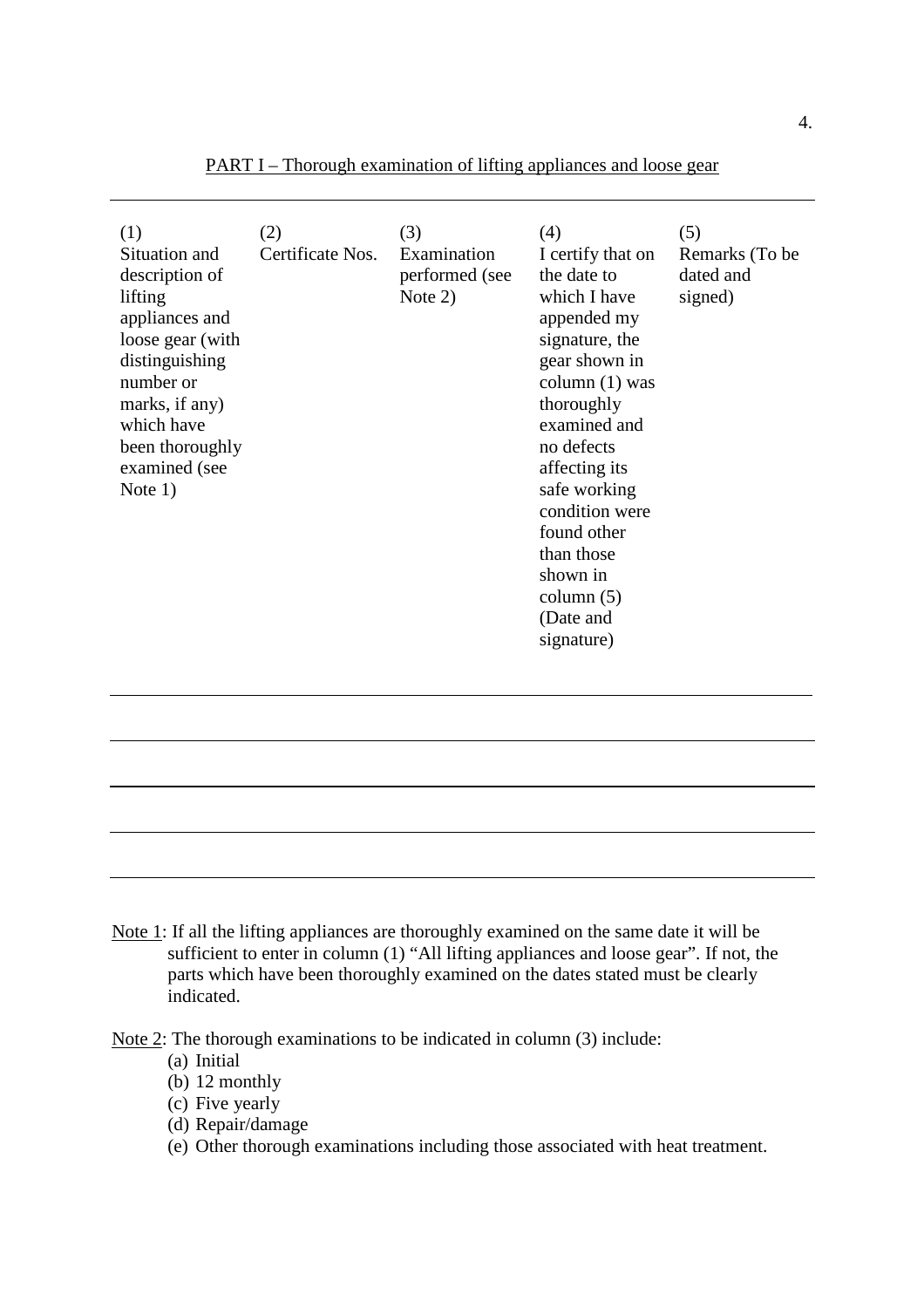|  | <b>PART II</b> – Regular inspections of loose gear |  |  |  |
|--|----------------------------------------------------|--|--|--|
|--|----------------------------------------------------|--|--|--|

| (1)<br>Situation and description of<br>loose gear (with<br>distinguishing number or<br>mark, if any) which has<br>been inspected (see Note 1) | (2)<br>Signature and date of the<br>responsible person carrying<br>out the inspection | (3)<br>Remarks (To be dated and<br>signed) |
|-----------------------------------------------------------------------------------------------------------------------------------------------|---------------------------------------------------------------------------------------|--------------------------------------------|
|                                                                                                                                               |                                                                                       |                                            |
|                                                                                                                                               |                                                                                       |                                            |
|                                                                                                                                               |                                                                                       |                                            |
|                                                                                                                                               |                                                                                       |                                            |
|                                                                                                                                               |                                                                                       |                                            |
|                                                                                                                                               |                                                                                       |                                            |
|                                                                                                                                               |                                                                                       |                                            |
|                                                                                                                                               |                                                                                       |                                            |

Note 1: All loose gear should be inspected before use. However, entries need only be made when the inspection discloses a defect.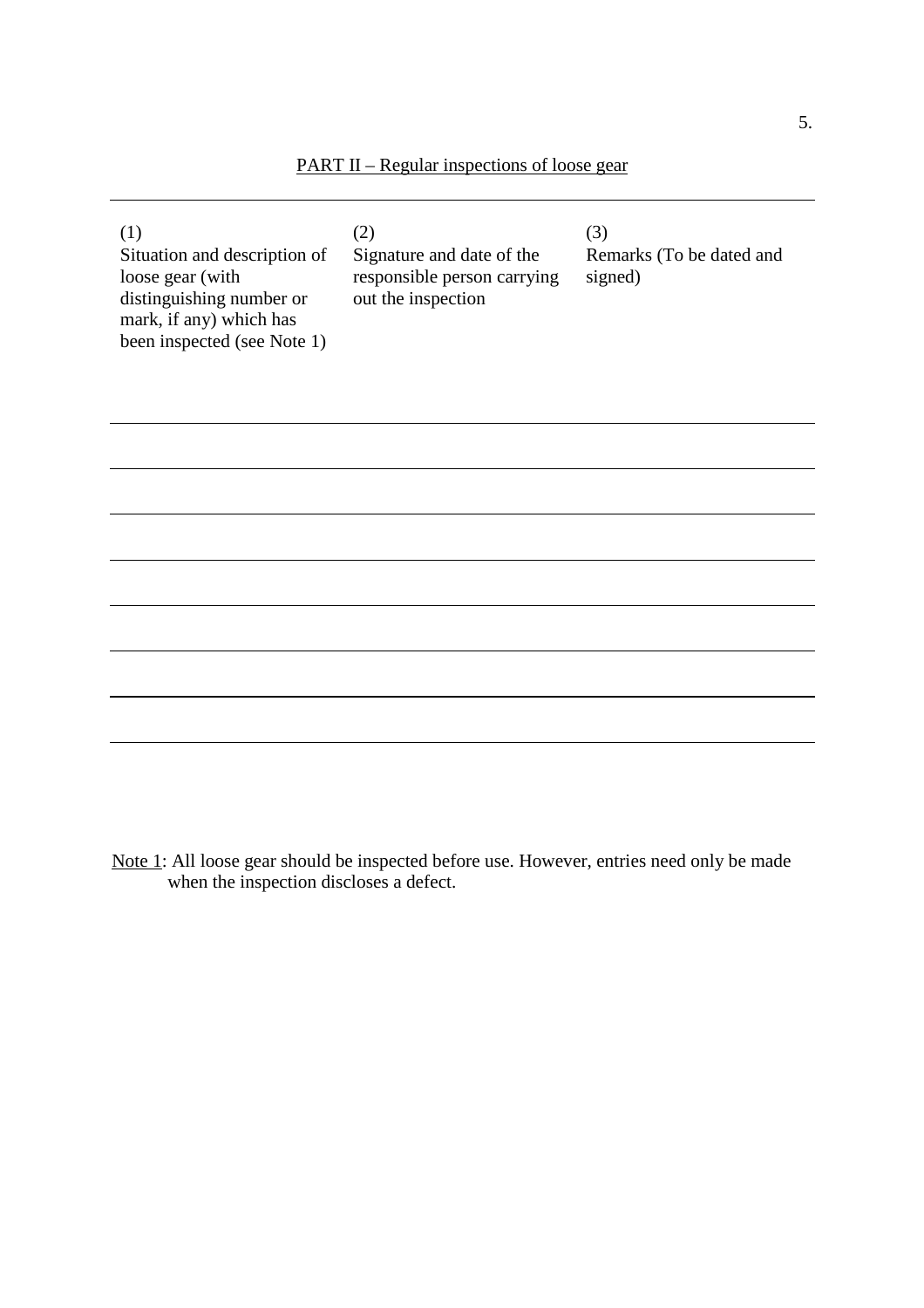Identity of national authority or competent organisation

### CERTIFICATE OF TEST AND THOROUGH EXAMINATION OF LIFTING APPLIANCES

Name of Ship Certificate No.

| <b>Official Number</b> |  |
|------------------------|--|
| Call Sign              |  |

Port of Registry

Name of Owner

| (1)<br>(3)<br>(2)<br>Situation and<br>Angle to the<br>horizontal or radius<br>description of lifting<br>appliances (with<br>at which test load<br>distinguishing<br>applied<br>numbers or marks, if<br>any) which have<br>been tested and<br>thoroughly<br>examined | (4)<br>Test load (tonnes)<br>Safe working load<br>(SWL) at angle or<br>radius shown in<br>column 2 (tonnes) |
|---------------------------------------------------------------------------------------------------------------------------------------------------------------------------------------------------------------------------------------------------------------------|-------------------------------------------------------------------------------------------------------------|
|---------------------------------------------------------------------------------------------------------------------------------------------------------------------------------------------------------------------------------------------------------------------|-------------------------------------------------------------------------------------------------------------|

Name and address of the firm or competent person who witnessed testing and carried out thorough examination ----------------------------------------------------- ----------------------------------------------------- -----------------------------------------

I certify that on the date to which I have appended my signature, the gear shown in column (1) was tested and thoroughly examined and no defects or permanent deformation were found; and that the safe working load is as shown.

| $\overline{\phantom{a}}$ | $\cdots$ |
|--------------------------|----------|
| Date:                    | .gnature |
| Place:                   |          |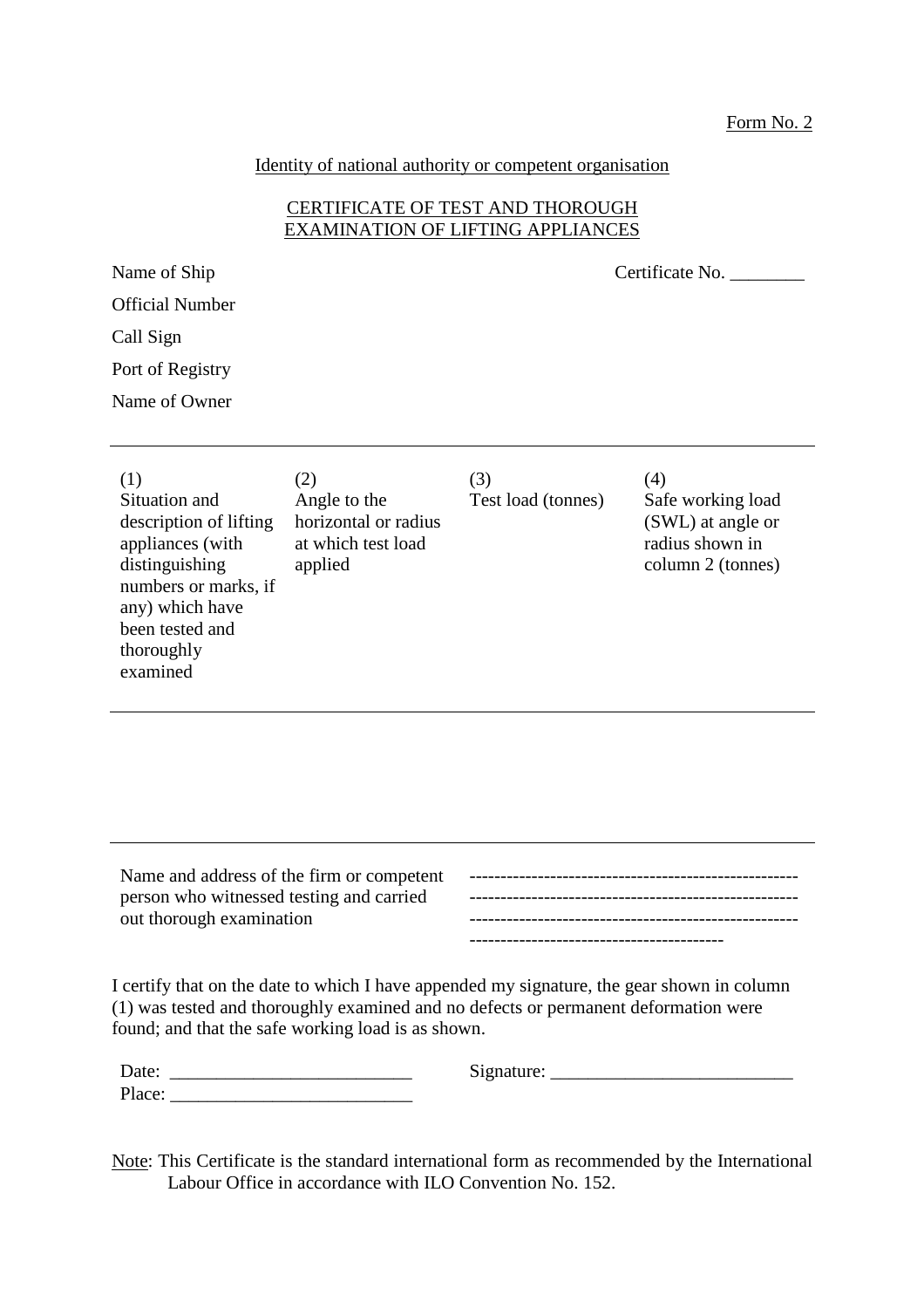1. Every lifting appliance shall be tested with a test load which shall exceed the safe working load (SWL) as follows:

| SWL             | Test load             |
|-----------------|-----------------------|
| Up to 20 tonnes | 25 per cent in excess |
| 20 to 50 tonnes | 5 tonnes in excess    |
| Over 50 tonnes  | 10 per cent in excess |

2. In the case of derrick systems the test load shall be lifted with the ship's normal tackle with the derrick at the minimum angle to the horizontal for which the derrick system was designed (generally 15 degrees), or at such greater angle as may be agreed. The angle at which the test was made should be stated in the certificate of test. After the test load has been lifted it should be swung as far as possible in both directions.

- 2.1 The SWL shown is applicable to swinging derrick systems only. When derricks are used in union purchase the SWL (U) is to be shown on Form 2 (U).
- 2.2 In the case of heavy derricks, care should be taken to ensure that the appropriate stays are correctly rigged.

3. In the case of cranes, the test load is to be hoisted, slewed and luffed at slow speed. Gantry and travelling cranes together with their trolleys, where appropriate, are to be traversed and travelled over the full length of their track.

- 3.1 In the case of variable load-radius cranes, the tests are generally to be carried out with the appropriate test load at maximum, minimum and at an intermediate radius.
- 3.2 In the case of hydraulic cranes where limitations of pressure make it impossible to lift a test load 25 per cent in excess of the safe working load, it will be sufficient to lift the greatest possible load, but in general this should not be less than 10 per cent in excess of the safe working load.

4. As a general rule, tests should be carried out using test loads, and no exception should be allowed in the case of initial tests. In the case of repairs, replacement or when the periodic examination calls for re-test, consideration may be given to the use of spring or hydraulic balances provided the SWL of the lifting appliance does not exceed 15 tonnes. Where a spring or hydraulic balance is used it shall be calibrated and accurate to within  $\pm 2$  per cent and the indicator should remain constant for five minutes.

4.1 If test weights are not used this is to be indicated in column (3).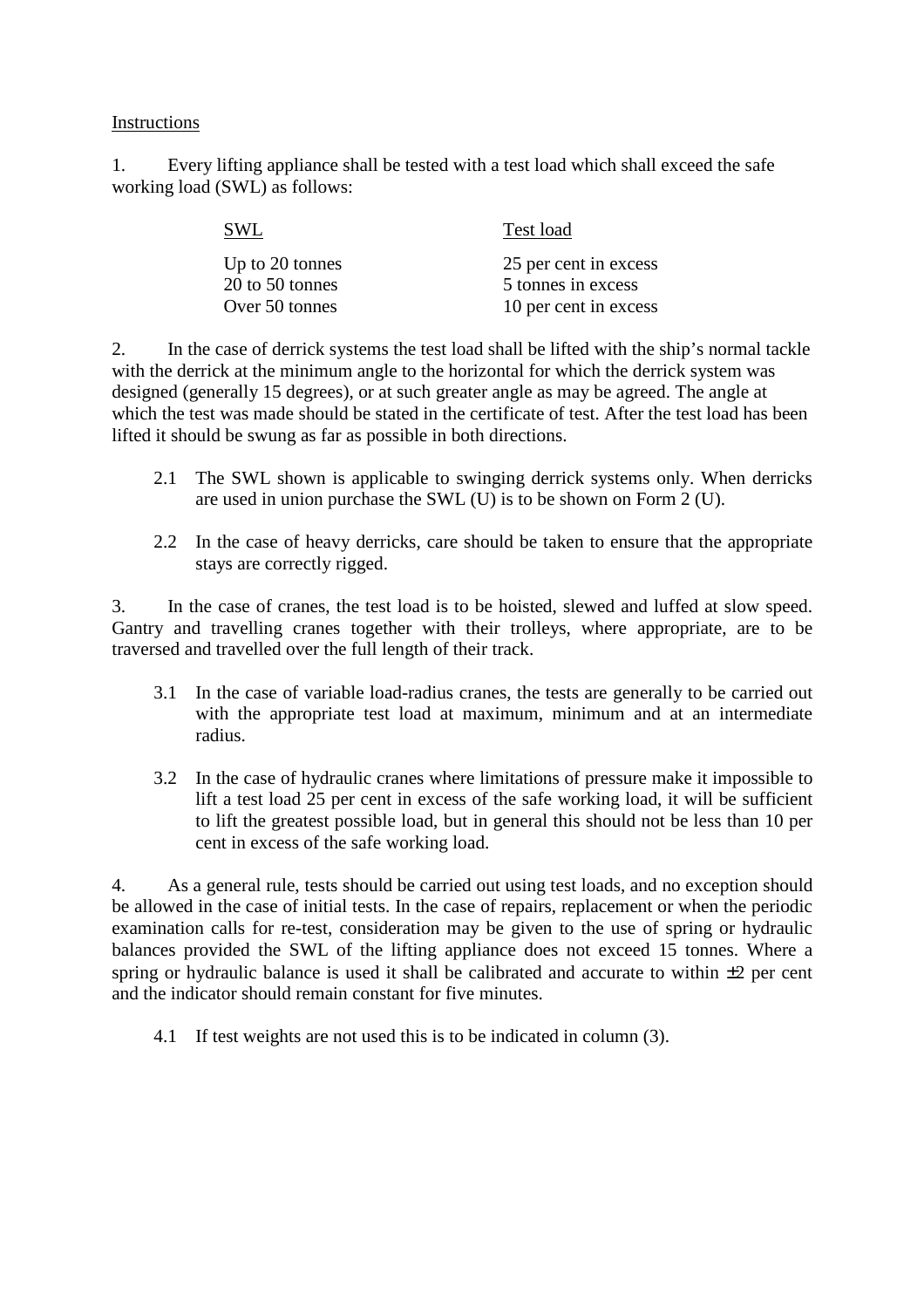5. The expression "tonne" shall mean a tonne of 1,000 kg.

6. The terms "competent person", "thorough examination" and "lifting appliance" are defined in Form No. 1.

Note: For recommendations on test procedures reference may be made to the ILO document Safety and Health in Dock Work.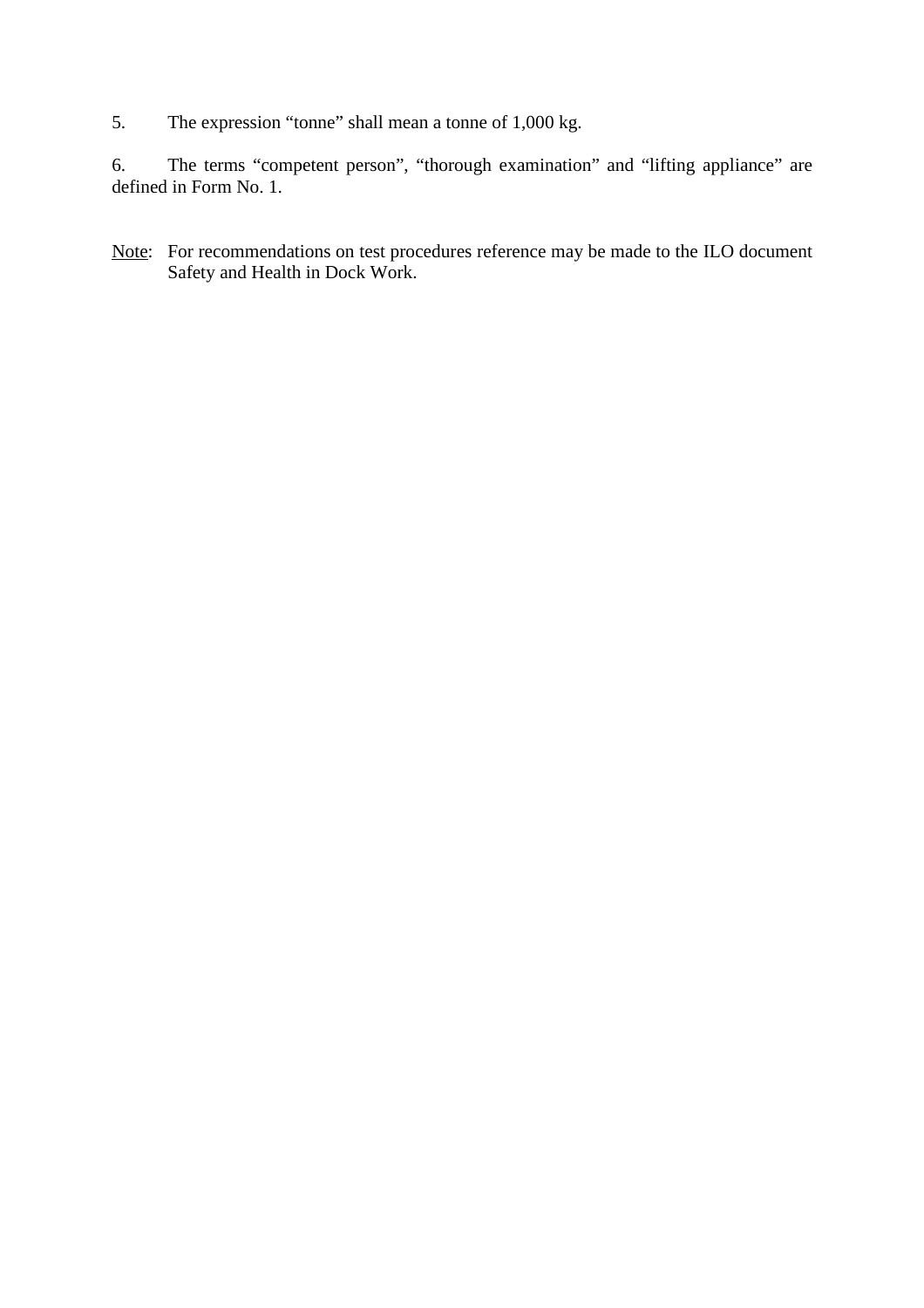# Identity of national authority or competent organisation

#### CERTIFICATE OF TEST AND THOROUGH EXAMINATION OF DERRICKS USED IN UNION PURCHASE

| Name of Ship           | Certificate No. |
|------------------------|-----------------|
| <b>Official Number</b> |                 |
| Call Sign              |                 |
| Port of Registry       |                 |
| Name of Owner          |                 |
|                        |                 |

| (1)                  | (2)                  | (3)                | (4)                |
|----------------------|----------------------|--------------------|--------------------|
| Situation and        | Maximum height of    | Test load (tonnes) | Safe working load, |
| description of       | triangle plate above |                    | SWL (U), when      |
| derricks used in     | hatch coaming (m)    |                    | operating in union |
| union purchase (with | or maximum angle     |                    | purchase (tonnes)  |
| distinguishing       | between runners      |                    |                    |
| numbers or marks)    |                      |                    |                    |
| which have been      |                      |                    |                    |
| tested and           |                      |                    |                    |
| thoroughly           |                      |                    |                    |

examined

| Position of outboard preventer guy<br>attachments: | (a) forward/aft* of mast<br>(m)<br>and<br>(b) from ship's centre line<br>(m)                                            |
|----------------------------------------------------|-------------------------------------------------------------------------------------------------------------------------|
| Position of inboard preventer guy<br>attachments:  | (a) forward/aft* of mast $\qquad \qquad$<br>(m)<br>and<br>(b) from ship's centre line<br>(m)<br>* Delete as appropriate |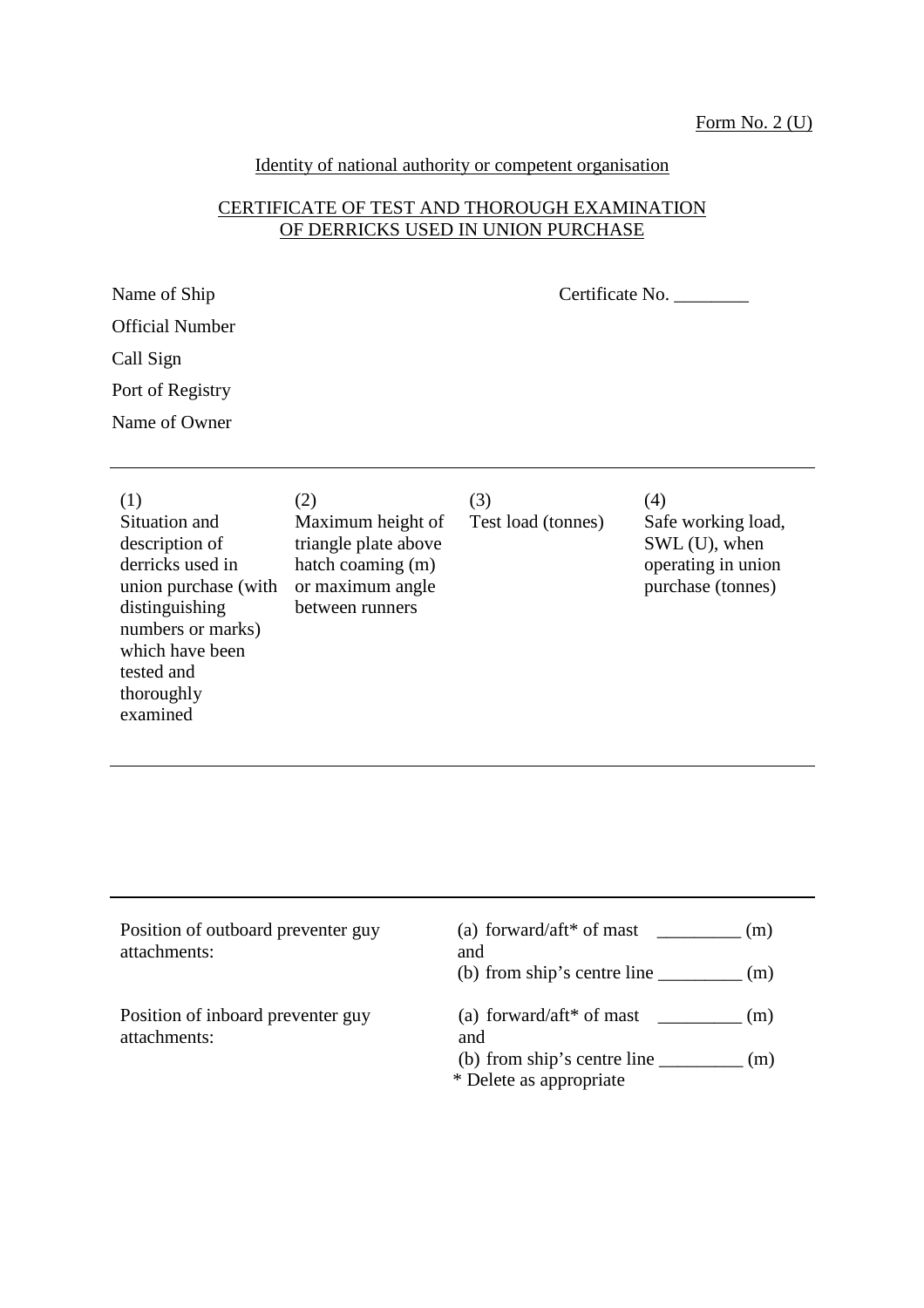Name and address of the firm of competent person who witnessed testing and carried out thorough examination ----------------------------------------------------- ----------------------------------------------------- ----------------------------------------------------- -----------------------------------------

I certify that on the date to which I have appended my signature, the gear shown in column (1) was tested and thoroughly examined and no defects or permanent deformation were found; and that the safe working load is as shown.

| Date:  | Signature: |
|--------|------------|
| Place: |            |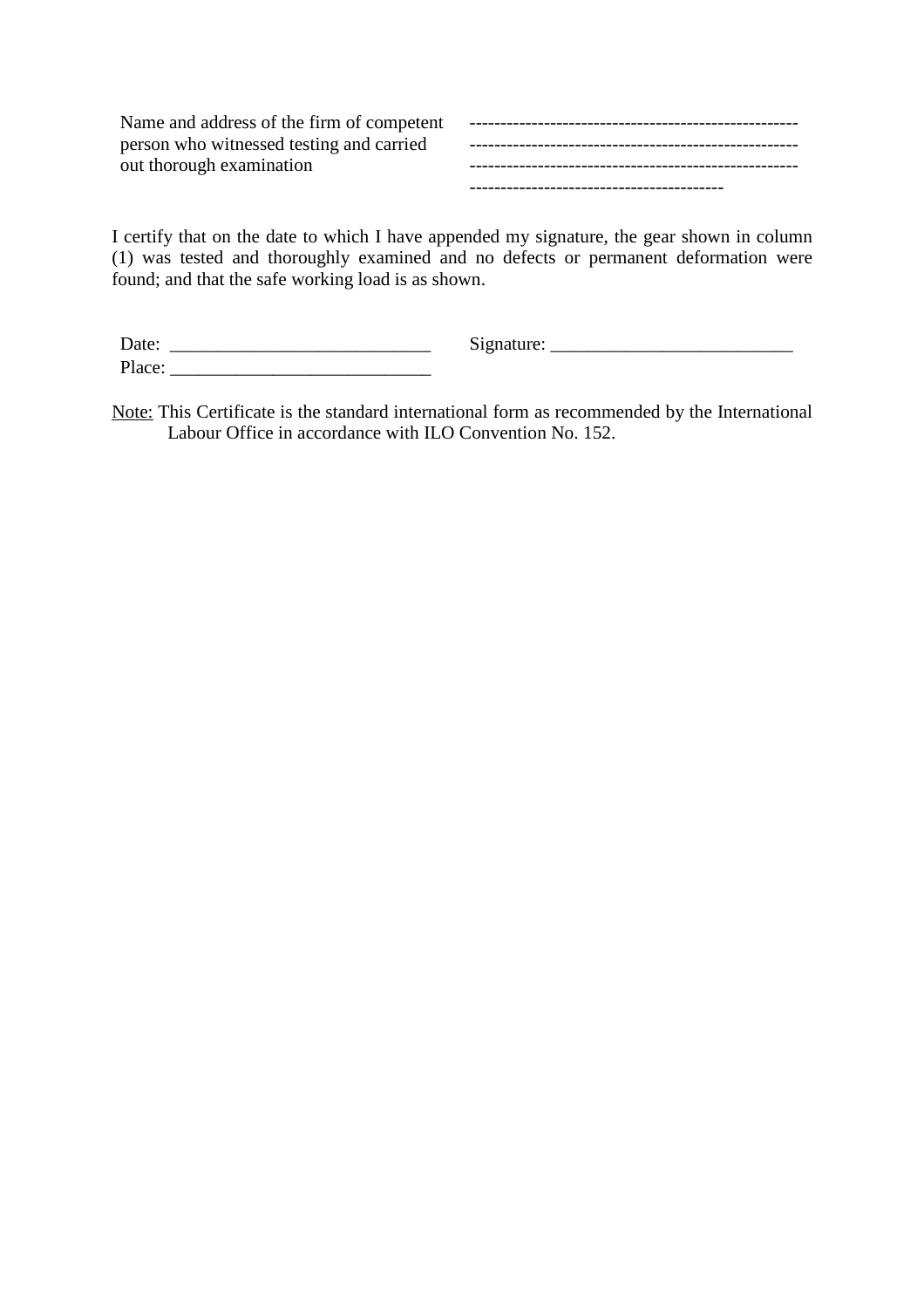1. Before being taken into use, the derricks rigged in union purchase shall be tested with a test load which shall exceed the safe working load (SWL (U)) as follows:

| SWL             | Test load             |  |
|-----------------|-----------------------|--|
| Up to 20 tonnes | 25 per cent in excess |  |
| 20 to 50 tonnes | 5 tonnes in excess    |  |
| Over 50 tonnes  | 10 per cent in excess |  |

2. Tests are to be carried out at the approved maximum height of the triangle plate above the hatch coaming or at the angle between the cargo runners and with the derrick booms in their working positions, to prove the strength of deck eye plates and the union purchase system. These heights or angles must not exceed the values shown on the rigging plan.

3. Tests should be carried out using test loads.

4. The expression "tonne" shall mean a tonne of 1,000 kg.

5. The terms "competent person", "thorough examination" and "lifting appliance" are defined in Form No. 1.

Note: For recommendations on test procedures reference may be made to the ILO document Safety and Health in Dock Work.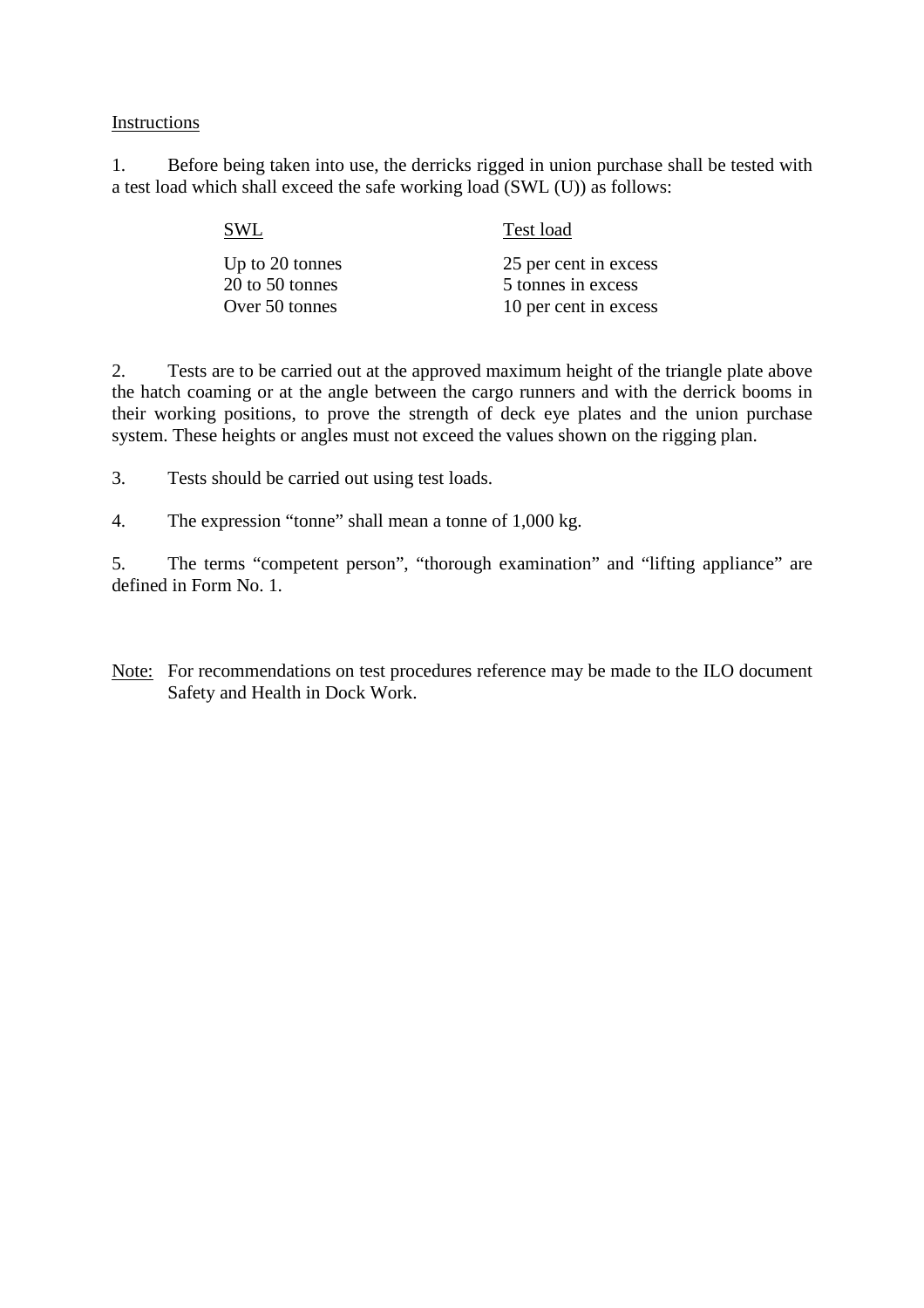## Form No. 3

## Identity of national authority or competent organisation

# CERTIFICATE OF TEST AND THOROUGH EXAMINATION OF LOOSE GEAR

| Name of Ship                     |                                 |                  |                 | Certificate No.                |                                        |
|----------------------------------|---------------------------------|------------------|-----------------|--------------------------------|----------------------------------------|
| <b>Official Number</b>           |                                 |                  |                 |                                |                                        |
| Call Sign                        |                                 |                  |                 |                                |                                        |
| Port of Registry                 |                                 |                  |                 |                                |                                        |
| Name of Owner                    |                                 |                  |                 |                                |                                        |
|                                  |                                 |                  |                 |                                |                                        |
| Distinguishing<br>number or mark | Description<br>of loose<br>gear | Number<br>tested | Date of<br>test | <b>Test loaded</b><br>(tonnes) | Safe working<br>load (SWL)<br>(tonnes) |
|                                  |                                 |                  |                 |                                |                                        |
|                                  |                                 |                  |                 |                                |                                        |

| Name and address of makers or suppliers                                                                           |                                                                                         |
|-------------------------------------------------------------------------------------------------------------------|-----------------------------------------------------------------------------------------|
| Name and address of the firm of competent<br>person who witnessed testing and carried<br>out thorough examination |                                                                                         |
| defects affecting their SWL were found                                                                            | I certify that the above items of loose gear were tested and thoroughly examined and no |
|                                                                                                                   |                                                                                         |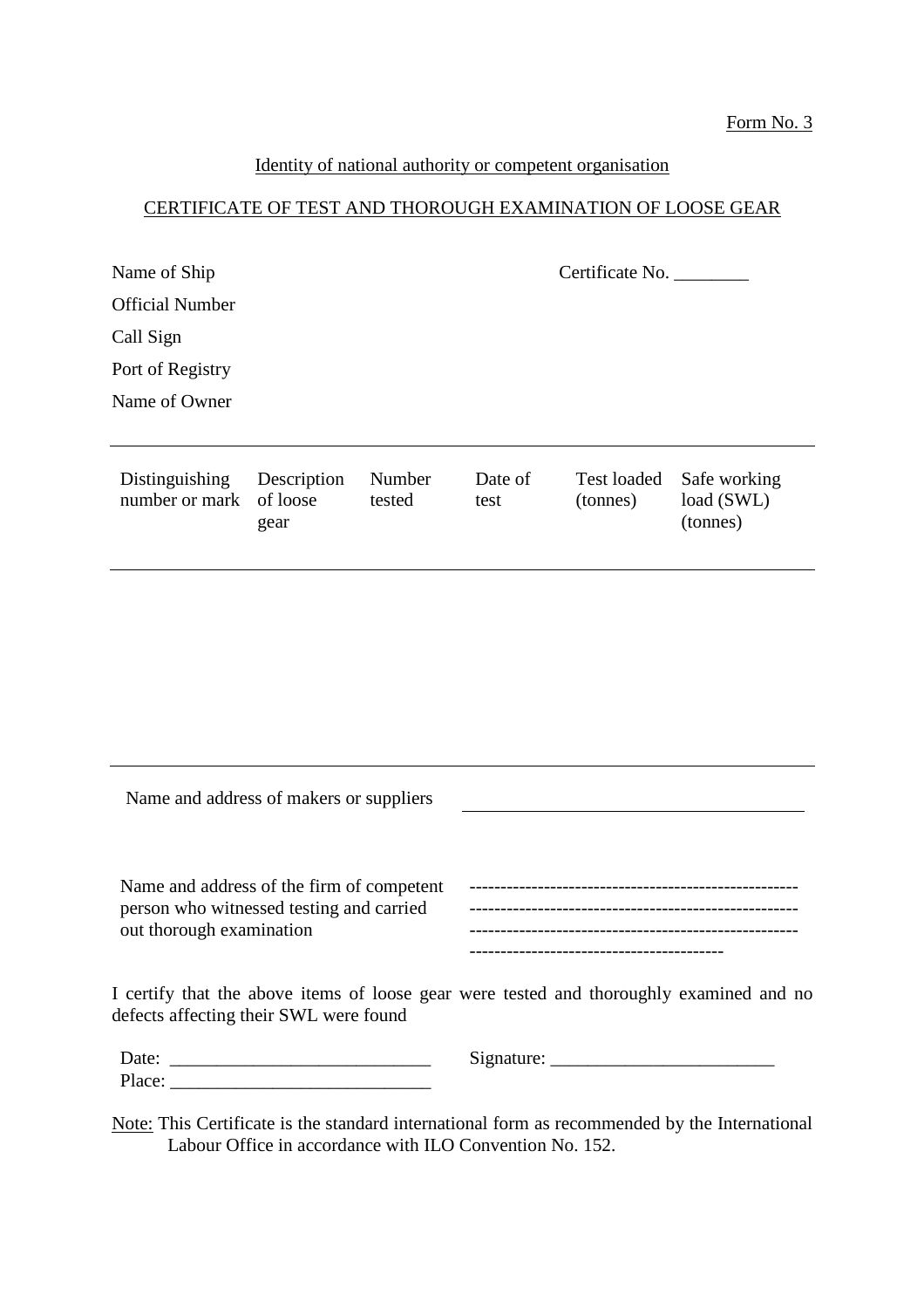1. Every item of loose gear is to be tested and thoroughly examined before being put into use for the first time and after any substantial alternation or repair to any part liable to affect its safety. The test loads to be applied shall be in accordance with the following table:

| Item                                                                                    | Test load (tonnes)                                              |
|-----------------------------------------------------------------------------------------|-----------------------------------------------------------------|
| Single sheave blocks (see Note 1)                                                       | 4 x SWL                                                         |
| Multi sheave blocks (see Note 2):                                                       |                                                                 |
| $SWL \leq 25$ tonnes<br>25 tonnes $<$ SWL $\leq$ 160 tonnes<br>$SWL > 160$ tonnes       | $2 \times SWL$<br>$(0.933 \times SWL) + 27$<br>$1.1 \times SWL$ |
| Chains, hooks, rings, shackles, swivels, etc.:                                          |                                                                 |
| $SWL \leq 25$ tonnes<br>$SWL > 25$ tonnes                                               | $2 \times SWL$<br>$(1.22 \times SWL) + 20$                      |
| Lifting beams, spreaders, frames and similar<br>devices:                                |                                                                 |
| $SWL \leq 10$ tonnes<br>10 tonnes $\langle$ SWL $\leq$ 160 tonnes<br>$SWL > 160$ tonnes | $2 \times SWL$<br>$(1.04 \times SWL) + 9.6$<br>$1.1 \times SWL$ |

Note: 1. The SWL for a single sheave block, including single sheave blocks with beckets, is to be taken as one half of the resultant load on the head fitting. 2. The SWL of a multi-sheave block is to be taken as the resultant load on the head fitting.

2. This form may also be used for the certification of interchangeable components of lifting appliances.

3. The expression "tonne" shall mean a tonne of 1,000 kg.

4. The terms "competent person", "thorough examination" and "lifting appliance" are defined in Form No. 1.

Note: For recommendations on test procedures reference may be made to the ILO document Safety and Health in Dock Work.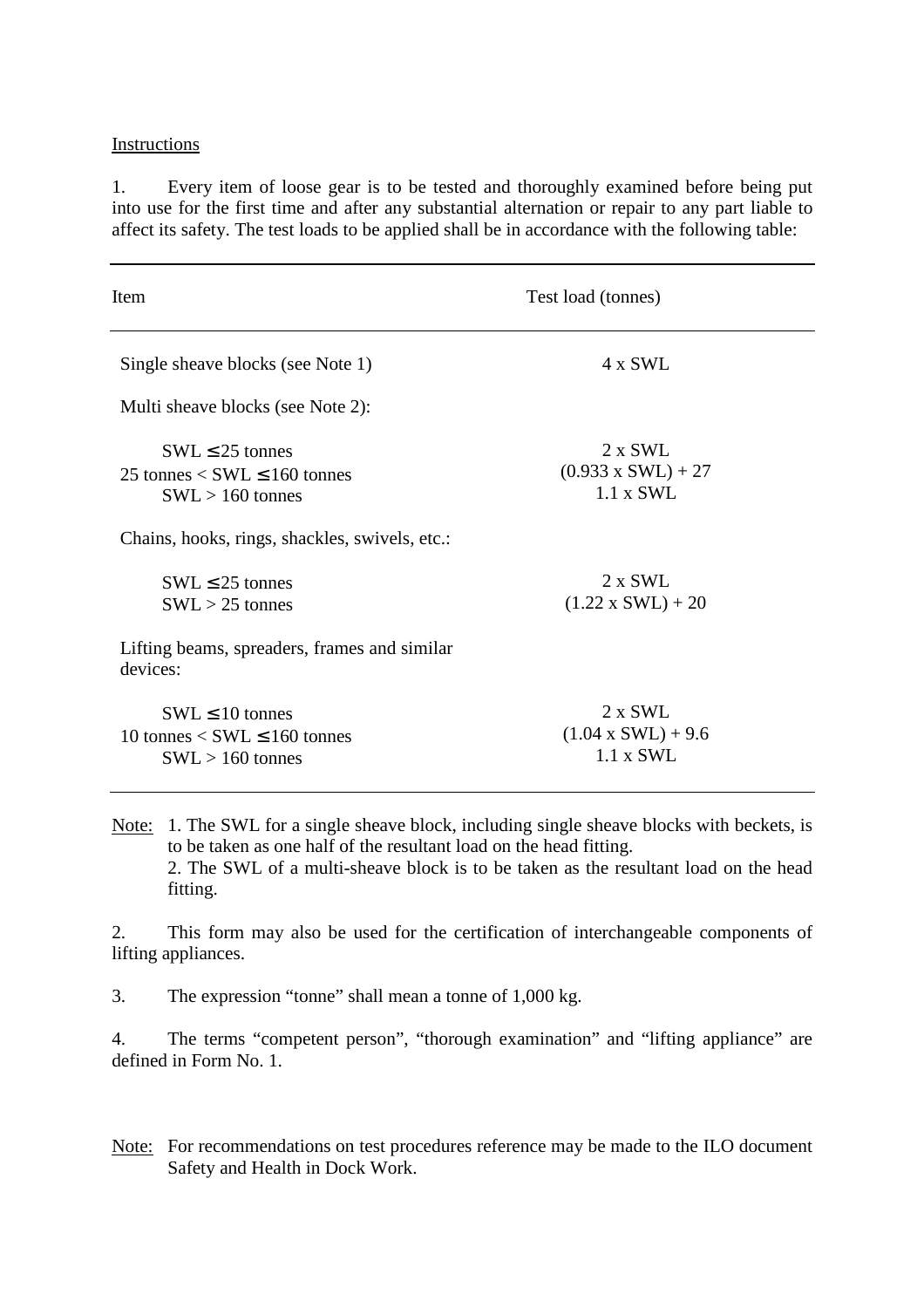#### Form No. 4

## Identity of national authority or competent organisation

## CERTIFICATE OF TEST AND THOROUGH EXAMINATION OF WIRE ROPE

Name of Ship Certificate No.

| <b>Official Number</b>                                                                                            |                              |
|-------------------------------------------------------------------------------------------------------------------|------------------------------|
| Call Sign                                                                                                         |                              |
| Port of Registry                                                                                                  |                              |
| Name of Owner                                                                                                     |                              |
|                                                                                                                   |                              |
| Name and address of maker or supplier                                                                             |                              |
| Nominal diameter of rope (mm)                                                                                     |                              |
| Number of strands                                                                                                 |                              |
| Number of wires per strand                                                                                        |                              |
| Core                                                                                                              |                              |
| Lay                                                                                                               |                              |
| Quality of wire $(N/mm^2)$                                                                                        |                              |
| Date of test of sample                                                                                            |                              |
| Load at which sample broke (tonnes)                                                                               |                              |
| Safe working load of rope (tonnes)                                                                                |                              |
| Intended use                                                                                                      |                              |
|                                                                                                                   |                              |
| Name and address of the firm of competent<br>person who witnessed testing and carried out<br>thorough examination |                              |
| I certify that the above particulars are correct and that the rope was tested and thoroughly                      | ---------------------------- |

I certify that the above particulars are correct, and that the rope was tested and thoroughly examined and no defects affecting its SWL were found.

| Date:  | Signature:<br>NJ) |
|--------|-------------------|
| Place: |                   |